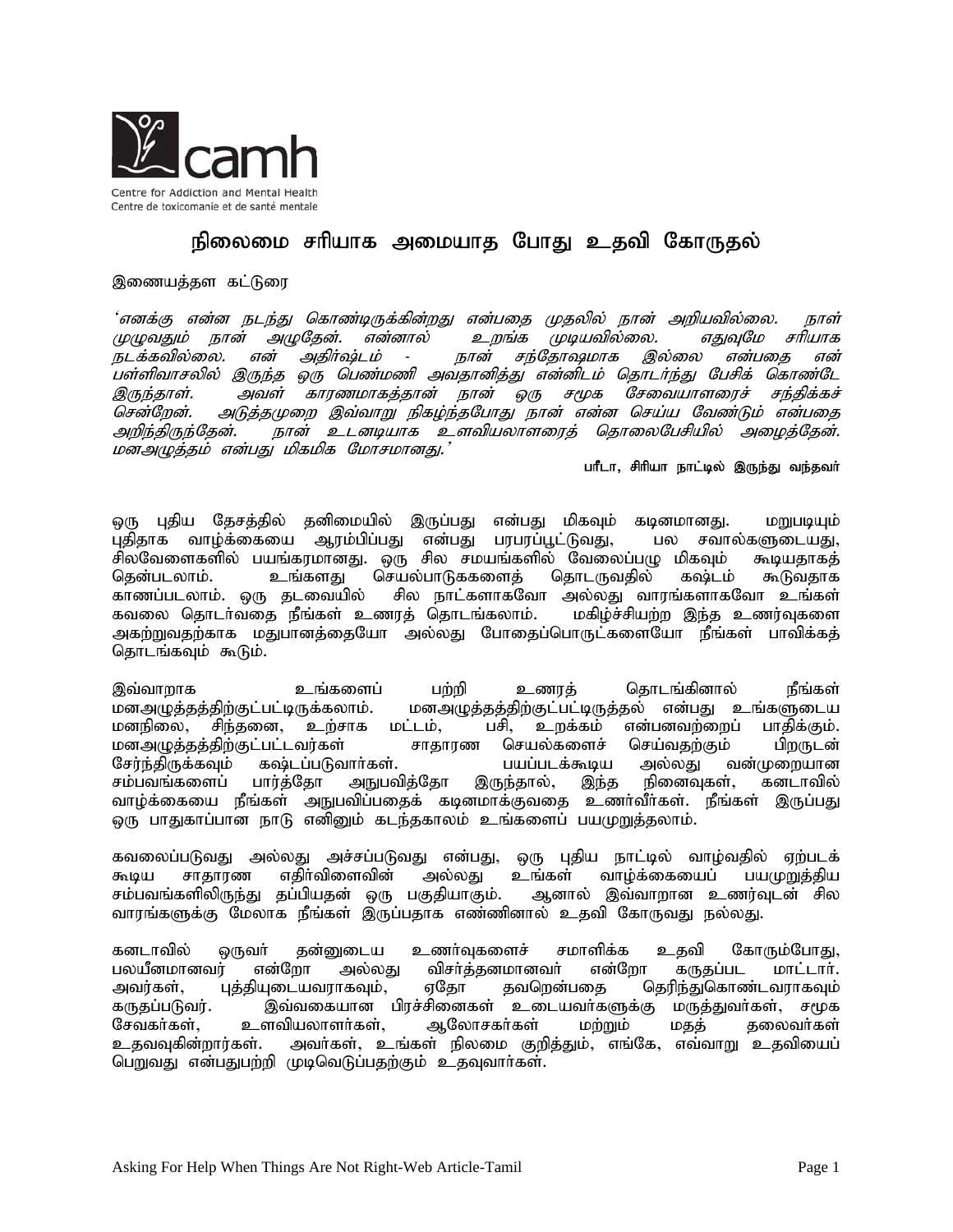நீங்கள் மரணத்தைக் குறித்து அதிகமாகச் சிந்தித்துக் கொண்டும் அல்லது உங்களை<br>மாய்க்குக்கொள்ள வேண்டும் போலவம் உணருவீர்களேயானால் உடனடியாக உங்கள் .<br>மாய்த்துக்கொள்ள வேண்டும் போலவும் உண்ருவீர்களேயானால் உடனடியாக அருகாமையில் உள்ள மருத்துவமனையின் அவசரச் சிகிச்சைப் பிரிவுக்குச் செல்லுங்கள். அங்குள்ள அலுவலர்கள் உங்களுக்கு உதவுவார்கள்.

உங்களுக்கு அவசர நிலைமைகள் ஏற்படும் போது, நீங்கள் பேசக்கூடிய தொலைபேசி ஆலோசகர்களையும் பெரும்பாலான நகரங்கள் கொண்டுள்ளன. இச் சேவை 24 மணி நேரமும் வழங்கப்படுவதனால் இரவோ, பகலோ, எந்த நேரத்திலும் யாருடனாவது நீங்கள் பேசலாம். இச்சேவைகளை 'மனத்துயர் நிலையங்கள்' Distress Centres என்று<br>அழைக்கின்றனர். அவைகளின் தொலைபேசி எண்கள் ஏனைய அவசரகால எண்களுடன் அழைக்கின்றனர். அவைகளின் தொலைபேசி எண்கள் ஏனைய அவசரகால எண்களுடன் <br>உங்களுடைய தொலைபேசி வழிகாட்டியில் பட்டியலிடப்பட்டுள்ளன. தொலைபேசி வழிகாட்டியில் பட்டியலிடப்பட்டுள்ளன.

## பின்வரும் பட்டியலை வாசியுங்கள். அதில் உள்ள கூற்றுக்களுள் ஏதாவது உங்களுக்குப்<br>பொருந்துகின்றதா? ஆம் எனில், அவை ஒரு சில வாரத்திற்கு மேல் தொடா்கின்றனவா?<br>அவ்வாறாயின் நிபுணத்துவ உதவி உங்களுக்குத் தேவைப்படலாம்.

- 1. அநேகமான நேரங்களில் நான் அமைதியின்மையை உணர்வதுடன் நிலையாக ஓர் இடத்தில் அமர்ந்திருக்க முடியவில்லை.
- 2. மன அழுத்தத்தைச் சமாளிப்பதற்காக நான் மதுவருந்துகிறேன் அல்லது போதைமருந்தினால் உச்ச உணர்வினை அடைகின்றேன்.
- 3. எவ்வளவு நேரம் உறங்கியபோதிலும் எந்தநேரமும் களைப்பாக இருப்பது போன்று உணர்கின்றேன்.
- 4. நான் மது அருந்துவதாலோ அல்லது போதைமருந்து பாவிப்பதாலோ எனது பாடசாலை அல்லது வேலை நாட்களைத் தவற விட்டுள்ளேன்.
- 5. நான் மரணத்தைப் பற்றியும், தற்கொலை பற்றியும் அதிகமாகச் சிந்திப்பதை அறிகின்றேன்.
- 6. மனதை ஒருமுகப்படுத்துதல், சிந்தித்தல், ஞாபகம் வைத்திருத்தல், தீா்மானம் எடுத்தலில் எனக்குப் பிரச்சினைகள் உள்ளன.
- 7. நான் எனக்கு நேர்மையாக இருப்பேனெனில், நான் மேலதிகமாகப் பல்வேறு போதைமருந்துகளையோ அல்லது அதிக மதுவையோ உபயோகிக்கின்றேன் என்பது எனக்குத் தெரியும்.
- 8. பெரும்பாலான நேரங்களில் நான் பயனற்ற ஒருவனாகவும், குற்ற உணர்வு உடையவனாகவும் உணர்கின்றேன்.
- 9. எனது நண்பர்களில் அநேகமானோர் என்னுடன் சேர்ந்து மது அல்லது போதைமருந்து அருந்துபவர்களாவர்.
- 10. அநேகமான நேரங்களில் நான் பலவற்றைப்பற்றியும் அங்கலாய்ப்புறுவதும் கவலைப்படுவதுமாகவும் இருக்கின்றேன்.
- 11. நான் அநேகவேளைகளில் கோபப்படுகின்றேன்.